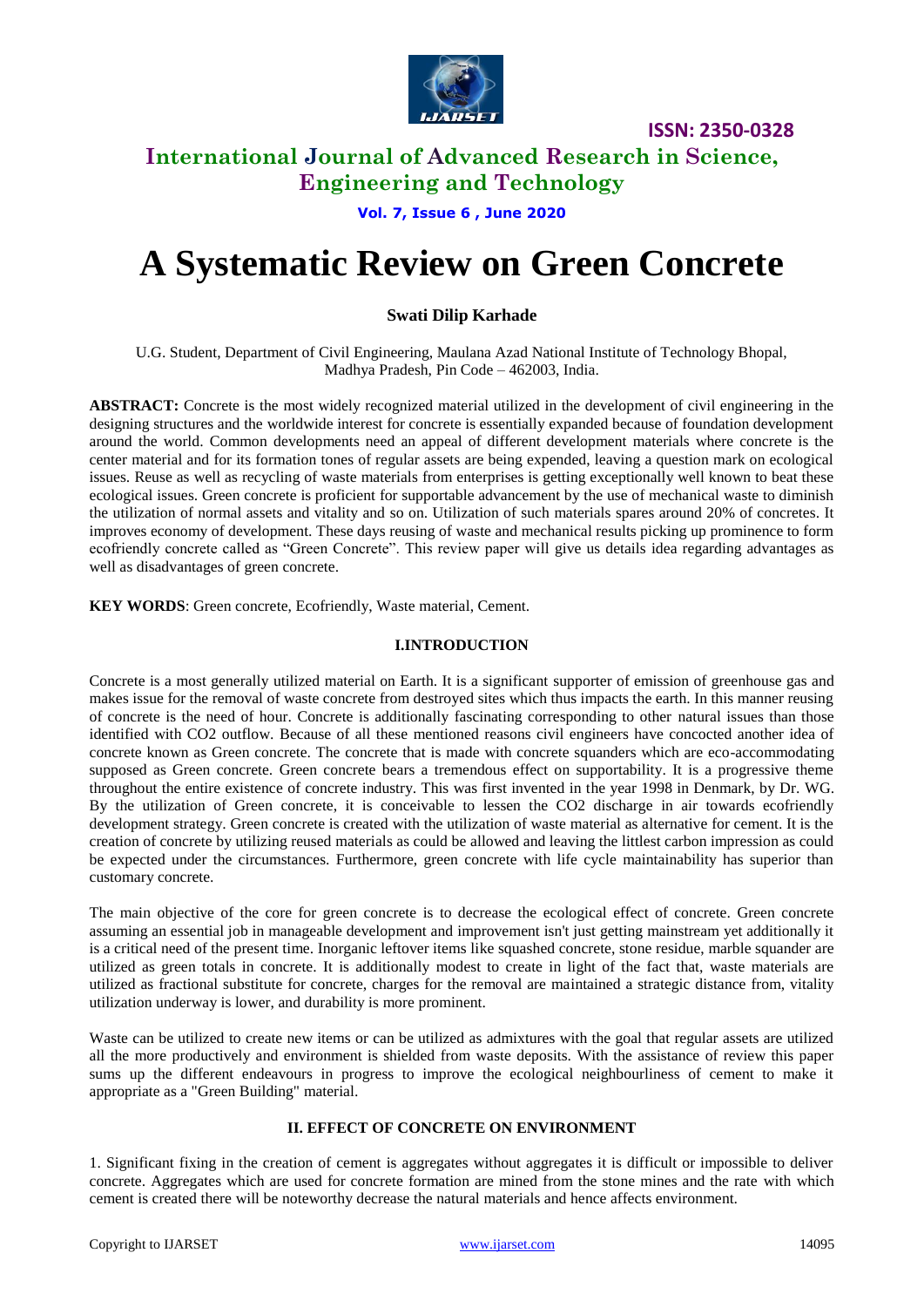

**ISSN: 2350-0328**

# **International Journal of Advanced Research in Science, Engineering and Technology**

## **Vol. 7, Issue 6 , June 2020**

2. About 0.9 tone of huge amounts of carbon dioxide is created for each 1 ton of concrete formation. Carbon dioxide is one of the ozone harming substance which is liable for global temperature boost.

3. Removal of construction as well as destruction of waste has become a significant issue nowadays. As indicated by the report of Technology, Information, Forecasting, Assessment Council for each annum, the maximum aggregate sum of waste from development industry is evaluated to be 12 to 14.7 million tons. From this, 7.8 million tons constitute concrete and the brick squander. In view of expanding issues of these wastes numerous nations have begun explores to utilize these materials as source.

#### **III. ECOLOGICAL BENEFITS OF GREEN CONCRETE**

Green concrete is a bit of an improvement to make advancement materials that reducibly influence nature. It is produced using a mix of an inorganic polymer as well as 25% to 100% of industrial waste. Followings are the benefits of utilizing green cement.

#### **A. Uses waste materials from industries:**

Rather than a 100 percent Portland concrete blend, green solid uses somewhere in the range of 25% to 100% fly debris. Fly debris is a result of coal ignition and is accumulated from the smokestacks of industrial plants, like power plants that utilize coal as a source of power. There are bounteous measures of this mechanical waste item. A huge number of sections of land are utilized to discard fly ash debris. An enormous increment in the utilization of green cement in development will give an approach to go through fly debris and ideally free numerous sections of land.

#### **B. Reducing CO<sup>2</sup> emissions:**

So as to make Portland concrete one of the primary fixings in standard concrete pummeled limestone, dirt, and sand are warmed to 1450° centigrade utilizing petroleum gas or coal as a fuel. This procedure is mainly responsible for 5% to 8% of all carbon dioxide outflows around the world. The assembling of green solid discharges has up to 80 percent less  $CO<sub>2</sub>$  emission. As a piece of a global effort to decrease emanations, exchanging over totally to utilizing Green cement for development will help impressively.

#### **C. Longitivity:**

Green concrete increases quality quicker and has lower pace of shrinkage than the concrete produced using Portland concrete. Structures constructed utilizing green cement have a superior possibility of enduring a fire. It additionally has a more prominent protection to corrosion which is significant with the impact contamination has had on the earth (corrosive downpour enormously lessens the life span of conventional building materials). Those elements indicate a structure that will last any longer than one made of standard cement.

#### **D. Reduces Energy Consumption:**

On the off chance that you utilize less Portland concrete and progressively fly debris when mixing concretes, at that point you will utilize less vitality. The materials that are utilized in Portland concrete require gigantic measures of coal or gaseous petrol to warm it up to the fitting temperature to transform them into Portland concrete. Fly debris as of now exists as a result of another modern procedure so you are not exhausting significantly more vitality to utilize it to make green cement. Another way that green cement diminishes vitality utilization is that a structure built from it is increasingly impervious to temperature changes. An architect can utilize this and structure a green concrete building to utilize vitality for warming and cooling all the more proficiently.

## **IV. ADVANTAGES OF GREEN CONCRETE**

- Green concrete stays less unsafe than most other basic structure materials.
- It is observed that the compressive, break up flexibility and strength examinations of concrete manufactured from quarry rock dust are around 14 % more than the conventional concrete.
- Green concrete decreases shrinkage and creep.
- Much change isn't required for the planning of green cement contrasted with regular cement.
- It overall decreases the utilization of concrete.